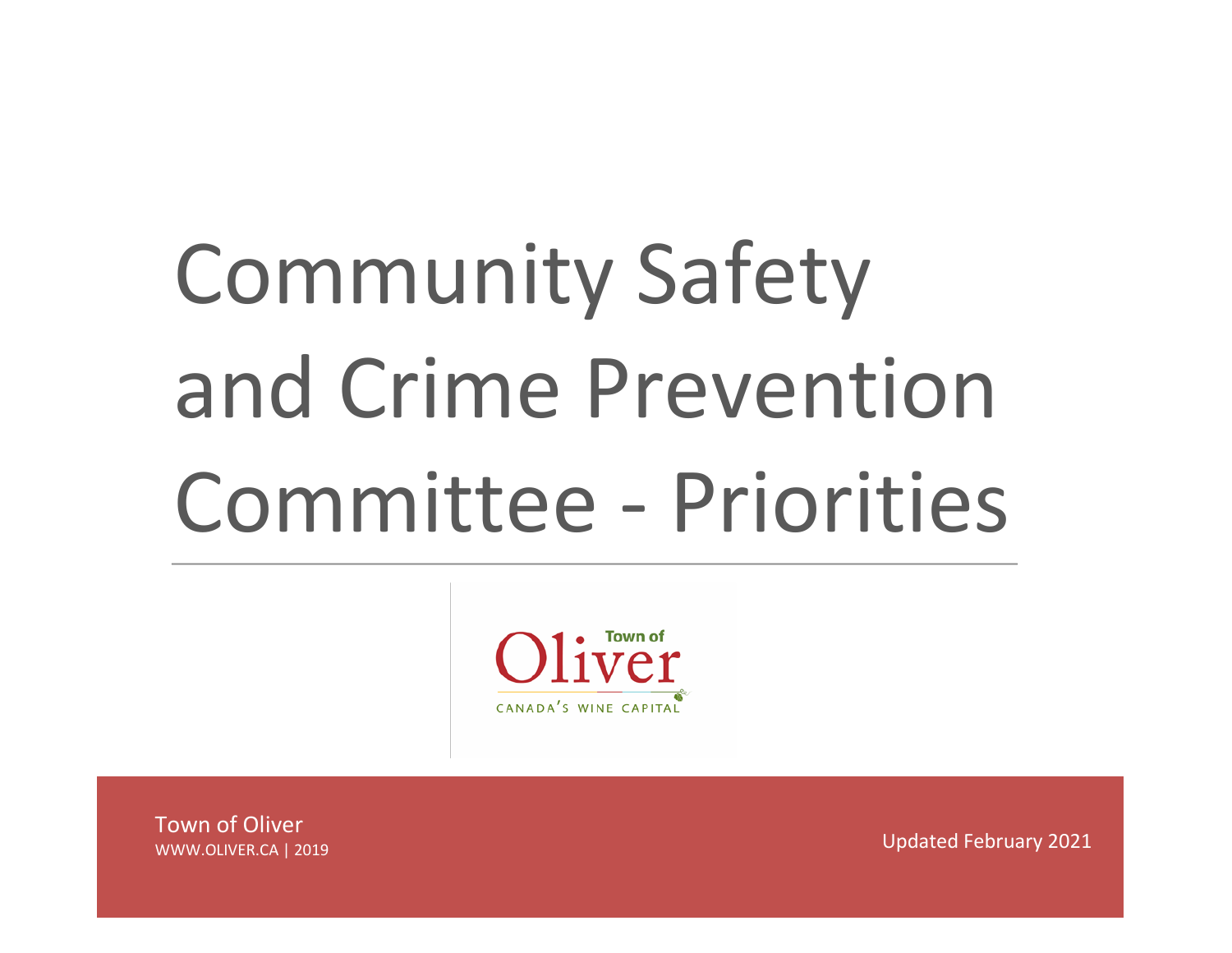## **Executive Summary**

The Community Safety and Crime Prevention Committee was established with a goal to take a proactive approach to community safety and crime prevention in the local and surrounding rural area. The emphasis of a proactive strategy is to implement an approach driven by intervention as opposed to reaction. Improved safety is a key deliverable and committee initiatives will serve to compliment and enhance the effectiveness of municipal and provincial services.

#### **Committee Members:**

Martin Johansen, Oliver Mayor Aimee Grice, Oliver Councillor Sue Mckortoff, Osoyoos Mayor Jim King, Osoyoos Councillor Rick Knodel, Area C Director Mark Pendergraft, Area A Director Veronica McGinnis, Osoyoos Indian Band

Jill Pascoe, Interior Health Authority Debby Rempel, Okanagan Correctional Centre Beverly Young, School District #53 Brian Evans, Oliver RCMP Jason Bayda, Osoyoos RCMP Bob Graham, Oliver Fire Chief Bill Morrison, Oliver Crime Watch

Christine Dolbec, Oliver Bylaw Enforcement Brendan Gojevic, Osoyoos Bylaw Enforcement Robert Halishoff, Oliver Resident Vacant, Oliver Resident Michael Guthrie, Oliver Resident

Through a facilitated workshop, the Committee identified **4 key priorities** with **recommended actions**: Facilitator (Jason Johnson)

| <b>Support Services</b> | <b>Coordination</b>     | <b>RCMP</b> | <b>Property Crime</b> |
|-------------------------|-------------------------|-------------|-----------------------|
|                         | <b>between Agencies</b> |             |                       |

#### **Next Steps:**

The Community Safety and Crime Prevention Committee will work to implement the actions identified in this Priorities Document. The priorities cannot be turned into a reality without the support of Oliver and Osoyoos residents. The Committee will rely on engagement with the community to move forward.

#### **Review:**

The Community Safety and Crime Prevention Committee will review the Priority Document semi-annually.

#### **Legend**

| CAO         | <b>Chief Administrative Officer</b>                      |
|-------------|----------------------------------------------------------|
| <b>CFO</b>  | <b>Chief Financial Officer</b>                           |
| <b>DDS</b>  | Director of Development Services                         |
| CO          | Corporate Officer                                        |
| <b>CSCP</b> | <b>Community Safety &amp; Crime Prevention Committee</b> |
| МC          | Mayor and Council                                        |

| $\odot$      | On Schedule/In Progress     |
|--------------|-----------------------------|
| $\odot$      | <b>Amendments Necessary</b> |
| $\odot$      | Major Change                |
| $\checkmark$ | Complete                    |
|              |                             |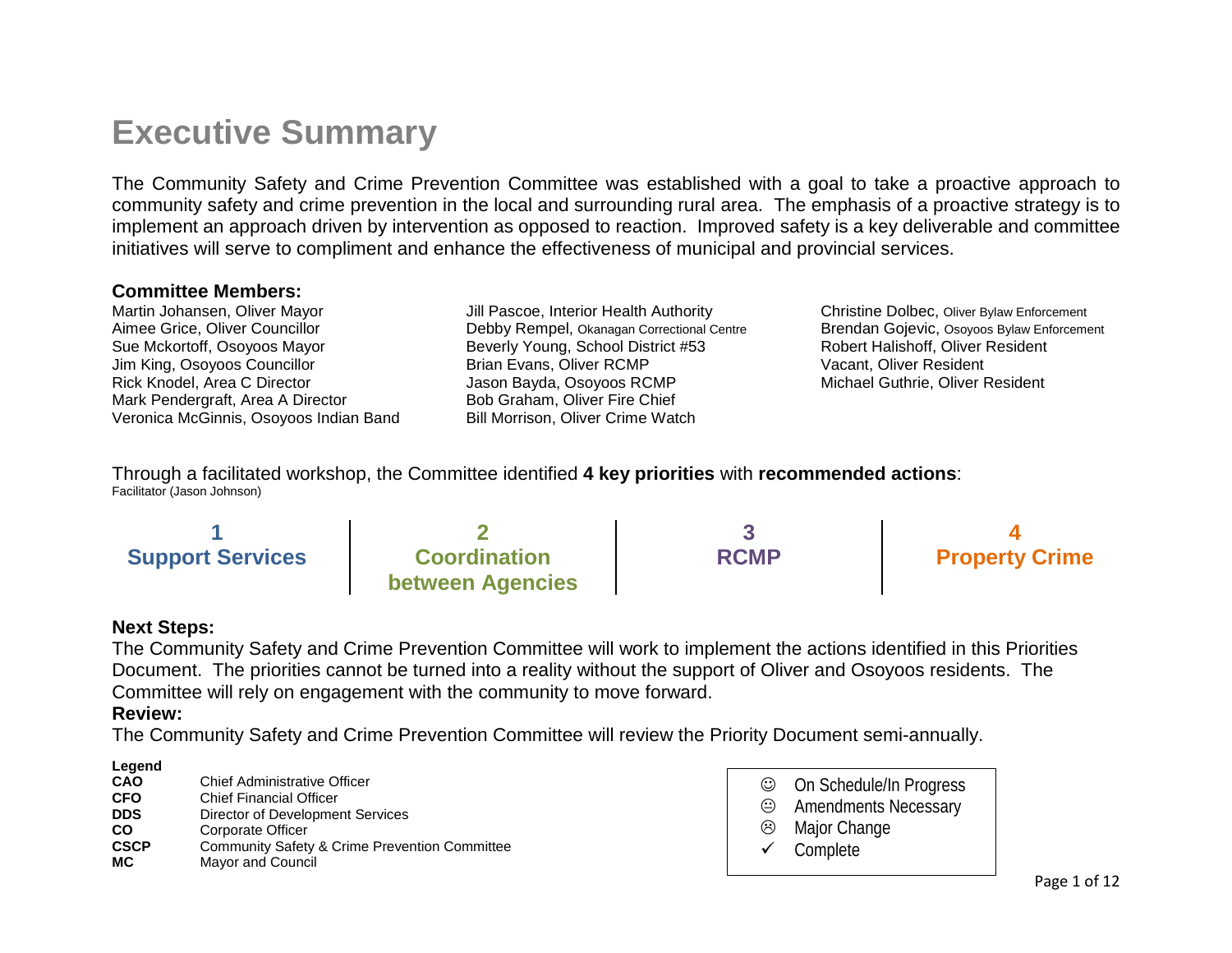## **Priority 1 – Support Services**

| Project                | <b>Details</b>                                                                                                        | <b>Status</b>                                | <b>Completion Date</b>                                              | Lead        |
|------------------------|-----------------------------------------------------------------------------------------------------------------------|----------------------------------------------|---------------------------------------------------------------------|-------------|
| <b>Victim Services</b> |                                                                                                                       |                                              |                                                                     |             |
|                        | Provide additional support to Victim Services (i.e., full time positions for Towns of Oliver and Osoyoos)             |                                              |                                                                     |             |
|                        | Meet jointly with Ministers at<br><b>UBCM</b> (all local government<br>partners (Oliver, Osoyoos,<br>RDOS Area A & C) |                                              | September 2019                                                      | MC/CAO      |
|                        |                                                                                                                       | Fall meeting scheduled at UBCM with Minister |                                                                     |             |
|                        | <b>Recommend to Oliver Council</b><br>to allocate funding in 2020 to<br>support Victim Services                       |                                              | January 2020                                                        | <b>CSCP</b> |
|                        |                                                                                                                       |                                              |                                                                     |             |
|                        | <b>Advocate for Victim Services</b><br>funding from RDOS Area A &<br>С                                                | Request ongoing funding<br>for 2021          | Summer 2019<br>Ongoing                                              | CO/CFO      |
|                        |                                                                                                                       |                                              | Correspond with RDOS to request ongoing funding for 2021 budgeting: |             |
|                        |                                                                                                                       |                                              | Area C - increased funding through bylaw from \$5,000 to \$8,000    |             |
|                        |                                                                                                                       | Area A - Osoyoos in discussion with RDOS/OIB |                                                                     |             |
|                        |                                                                                                                       |                                              | OIB - waiting on communication to Chief and Council                 |             |

- **CFO** Chief Financial Officer<br> **DDS** Director of Developmer
- **DDS** Director of Development Services<br> **CO** Corporate Officer
- **CO** Corporate Officer<br> **CSCP** Community Safety
- **CSCP** Community Safety & Crime Prevention Committee **MC** Mavor and Council
- **Mayor and Council**
- On Schedule/In Progress
- Amendments Necessary
- Major Change
- $\checkmark$  Complete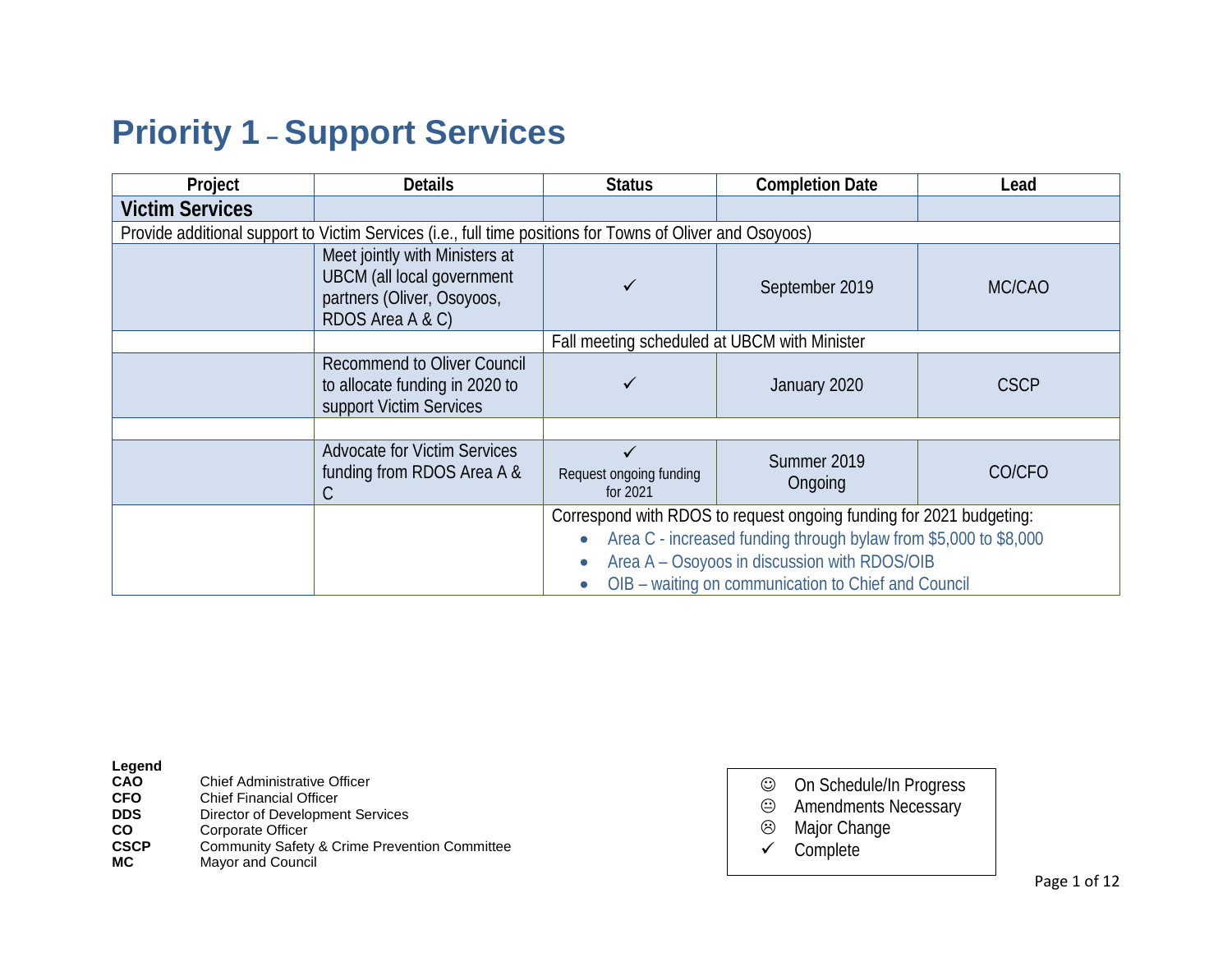## **Priority 1 – Support Services, continued**

| Project                   | <b>Details</b>                                                                                                                        | <b>Status</b>      | <b>Completion Date</b>                                                | Lead                                                      |
|---------------------------|---------------------------------------------------------------------------------------------------------------------------------------|--------------------|-----------------------------------------------------------------------|-----------------------------------------------------------|
| <b>Addiction Services</b> |                                                                                                                                       |                    |                                                                       |                                                           |
|                           | Advocate for additional support services for those dealing with mental health and addiction issues                                    |                    |                                                                       |                                                           |
|                           | Lobby the Provincial<br>Government and IHA for<br>support services                                                                    |                    | Spring 2020                                                           | MC/CAO                                                    |
|                           |                                                                                                                                       |                    | Supports established for the vulnerable population due to COVID-19    |                                                           |
|                           | Encourage local agencies and<br>residents to lobby for additional<br>support services                                                 | $\odot$            | Spring 2020                                                           | <b>CSCP/Staff</b>                                         |
|                           |                                                                                                                                       |                    | For discussion with South Okanagan Situation Table Agencies           |                                                           |
|                           | Okanagan Correctional Centre – Inmate Release Support                                                                                 |                    |                                                                       |                                                           |
|                           | Advocate for a change to existing practices in the release of inmates into the community and the need for additional support services |                    |                                                                       |                                                           |
|                           | Meet jointly with Ministers at<br>UBCM to incorporate a more<br>holistic approach with<br>coordinated services                        | ✓                  | September 2019                                                        | MC/CAO                                                    |
|                           |                                                                                                                                       | of inmates         | OCC has developed an internal program and services respecting release |                                                           |
|                           | Advocate for enhanced<br>addiction support services for<br>inmates on release                                                         | ✓                  | Ongoing                                                               | <b>CSCP</b><br><b>OCC Community Advisory</b><br>Committee |
|                           |                                                                                                                                       | inmates on release | OCC Warden advises that a comprehensive program is in place for       |                                                           |

## **Legend**

- **CFO** Chief Financial Officer<br> **DDS** Director of Developmer
- **DDS** Director of Development Services<br> **CO** Corporate Officer
- **CO** Corporate Officer<br> **CSCP** Community Safety
- **CSCP** Community Safety & Crime Prevention Committee **MC** Mavor and Council
- **Mayor and Council**
- On Schedule/In Progress
- Amendments Necessary
- Major Change
- $\checkmark$  Complete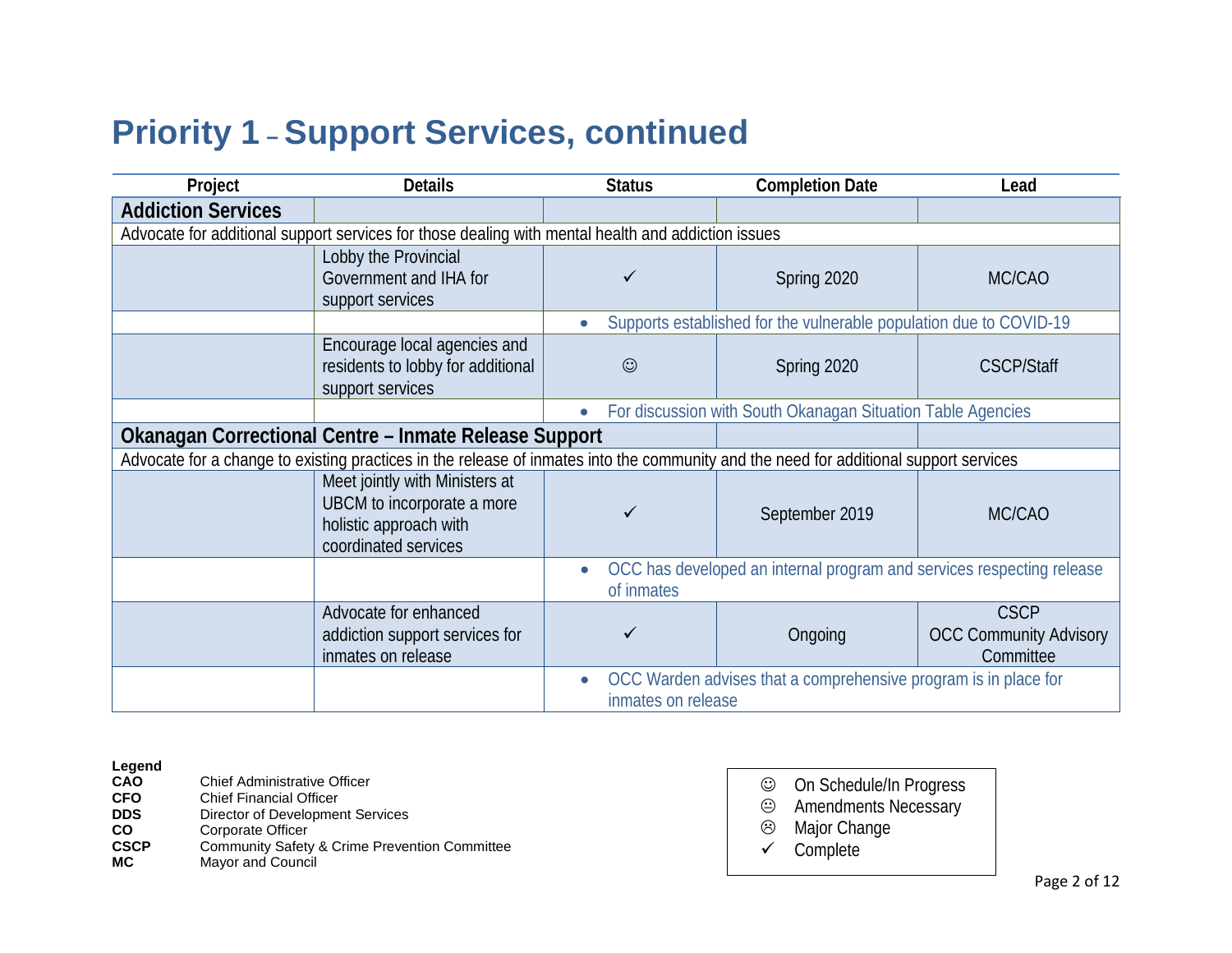# **Priority 1 – Support Services, continued**

| Project                     | <b>Details</b>                                                                               | <b>Status</b> | <b>Completion Date</b>                                                                                                        | Lead            |
|-----------------------------|----------------------------------------------------------------------------------------------|---------------|-------------------------------------------------------------------------------------------------------------------------------|-----------------|
| <b>Bed Services in Town</b> |                                                                                              |               |                                                                                                                               |                 |
|                             | Identify churches and organizations that may provide bed services (i.e., "in" from the cold) |               |                                                                                                                               |                 |
|                             | Identify churches and<br>organizations and coordinate a<br>brainstorming meeting             | $\odot$       | Ongoing                                                                                                                       | <b>CSCP/CAO</b> |
|                             |                                                                                              |               | Cold Weather Committee established to determine potential locations for<br>a cold weather shelter, develop terms of reference |                 |
|                             | Advocate for RDOS Area A<br>and C as joint partners for<br>support services                  | $\odot$       | Ongoing                                                                                                                       | <b>CSCP</b>     |
|                             |                                                                                              |               |                                                                                                                               |                 |

| Legend                                                                          |                                                                                                                                                                                               |                  |                                                                                    |
|---------------------------------------------------------------------------------|-----------------------------------------------------------------------------------------------------------------------------------------------------------------------------------------------|------------------|------------------------------------------------------------------------------------|
| <b>CAO</b><br><b>CFO</b><br><b>DDS</b><br><b>CO</b><br><b>CSCP</b><br><b>MC</b> | Chief Administrative Officer<br><b>Chief Financial Officer</b><br>Director of Development Services<br>Corporate Officer<br>Community Safety & Crime Prevention Committee<br>Mayor and Council | ☺<br>☺<br>☺<br>✓ | On Schedule/In Progress<br><b>Amendments Necessary</b><br>Major Change<br>Complete |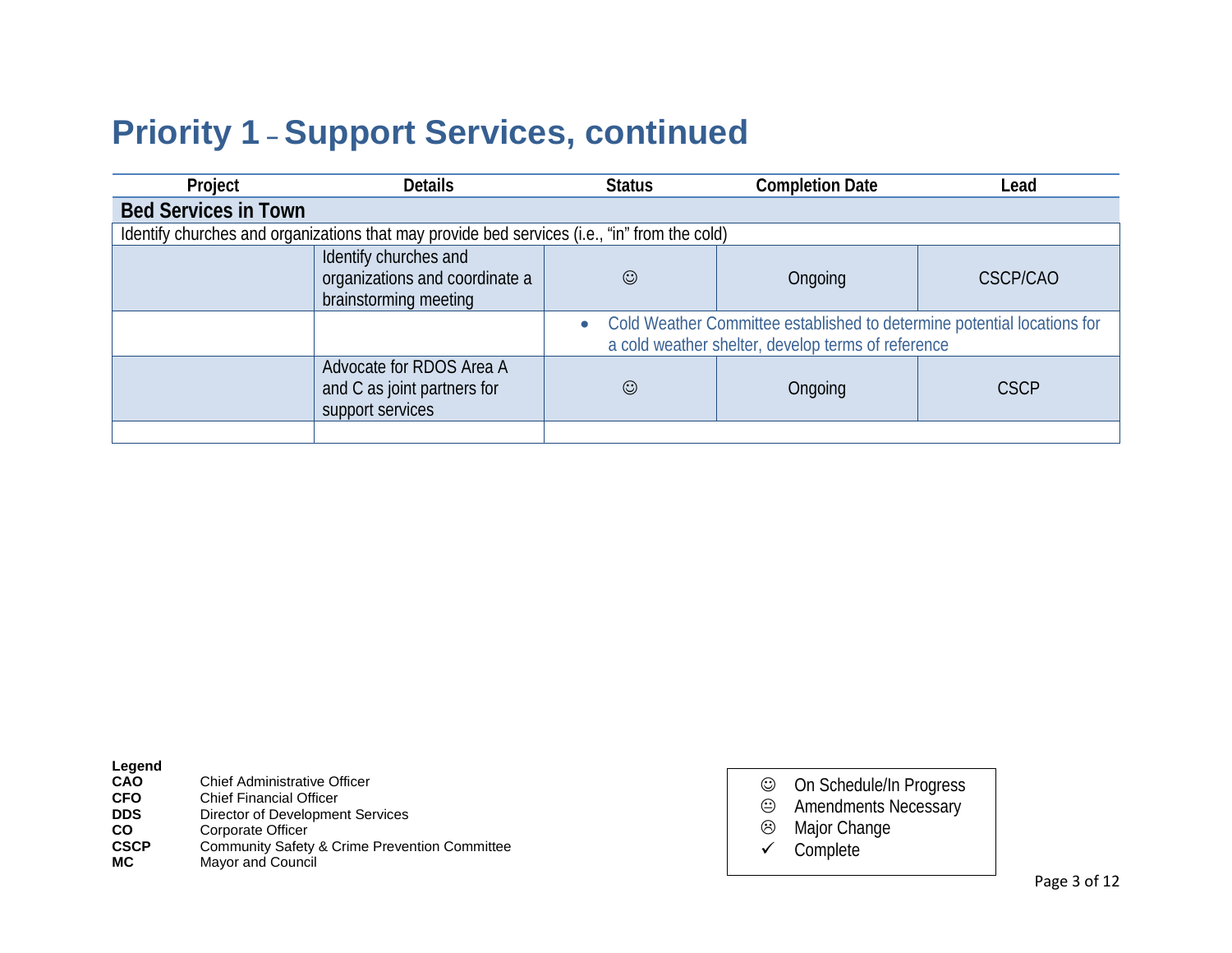## **Priority 2 – Coordination between Agencies**

| Project                    | <b>Details</b>                                                                                                                    | <b>Status</b>            | <b>Completion Date</b>                                             | Lead          |
|----------------------------|-----------------------------------------------------------------------------------------------------------------------------------|--------------------------|--------------------------------------------------------------------|---------------|
| <b>Nuisance Properties</b> |                                                                                                                                   |                          |                                                                    |               |
|                            | Manage nuisance properties with a coordinated approach between all agencies                                                       |                          |                                                                    |               |
|                            | Develop comprehensive, and<br>cross-jurisdictional, municipal<br>and regional district bylaws to<br>address nuisance properties   | $\odot$                  | Spring 2021                                                        | CAO/DDS/CO    |
|                            |                                                                                                                                   | $\bullet$                | Town will share Safe Premises Bylaw with RDOS/Town of Osoyoos      |               |
|                            | Review bylaws for response on<br>either a reactive or proactive<br>service                                                        | $\odot$                  | Ongoing                                                            | <b>DDS</b>    |
|                            |                                                                                                                                   | policies                 | Bylaw Enforcement Officer to review bylaw enforcement bylaws and   |               |
|                            | Ensure that local governments<br>have the authority to enter<br>properties                                                        | ✓                        | Spring 2020                                                        | <b>DSS/CO</b> |
|                            |                                                                                                                                   | Safe Premises Bylaw 1388 |                                                                    |               |
|                            | Enhance nuisance bylaws and<br>educate the public on the<br>implications of not meeting<br>standards for inspection and<br>safety | $\odot$                  | <b>Fall 2020</b>                                                   | <b>DSS</b>    |
|                            |                                                                                                                                   | <b>Officer</b>           | Education component to be further developed with Bylaw Enforcement |               |

## **Legend**

- **CFO** Chief Financial Officer<br> **DDS** Director of Developmer
- **DDS** Director of Development Services<br> **CO** Corporate Officer
- **CO** Corporate Officer<br> **CSCP** Community Safety
- **CSCP** Community Safety & Crime Prevention Committee **MC** Mavor and Council
- **Mayor and Council**
- On Schedule/In Progress
- Amendments Necessary
- Major Change
- $\checkmark$  Complete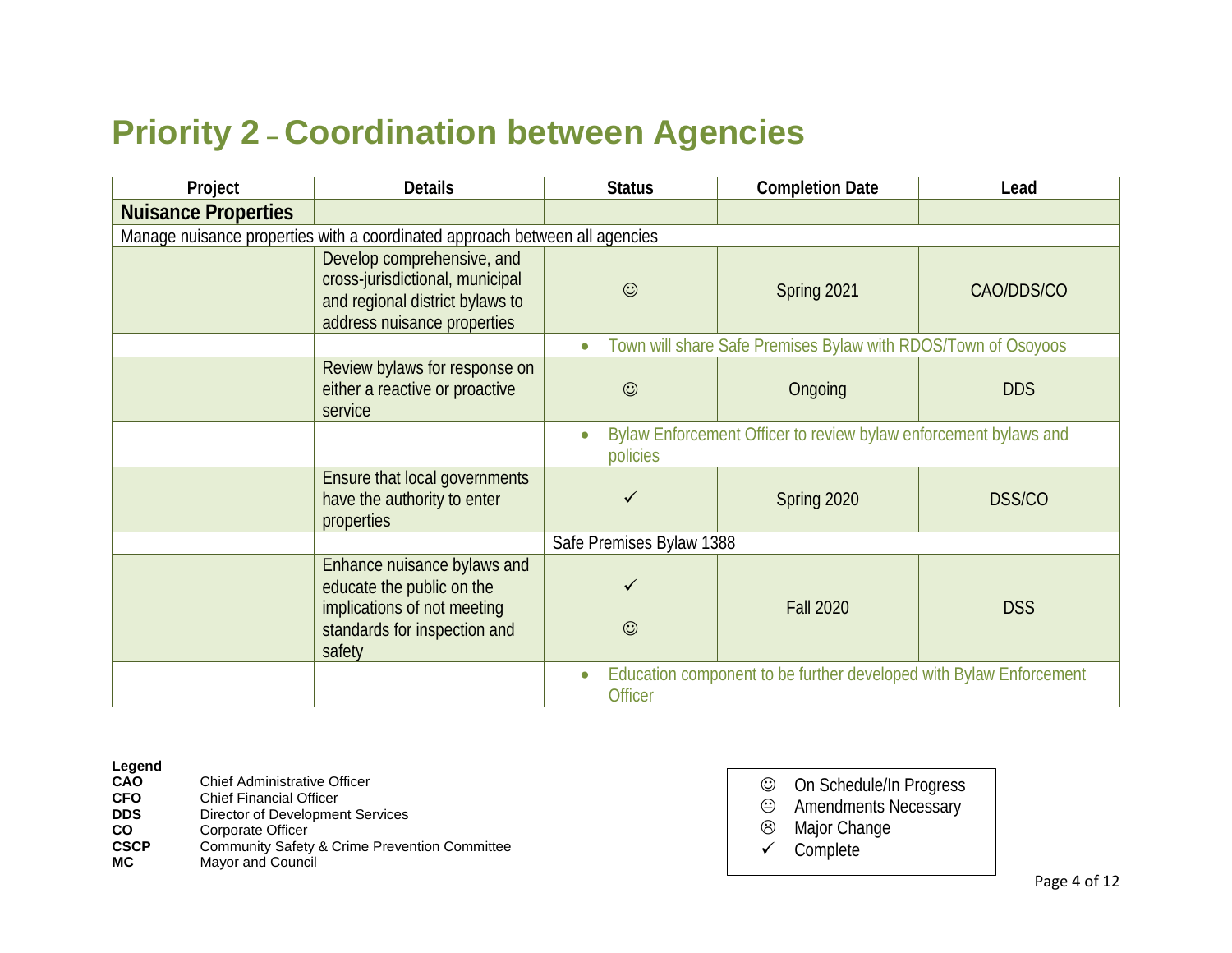## **Priority 2 – Coordination between Agencies**

| Project                    | <b>Details</b>                                                                                              | <b>Status</b>           | <b>Completion Date</b>                                           | Lead |
|----------------------------|-------------------------------------------------------------------------------------------------------------|-------------------------|------------------------------------------------------------------|------|
| <b>Nuisance Properties</b> |                                                                                                             |                         |                                                                  |      |
|                            | Develop multi-agency<br>response to issues with<br>coordinated and enhanced<br>coordination nuisance bylaws | $\odot$                 | Spring 2020                                                      | DSS  |
|                            |                                                                                                             | (RCMP, Fire Department) | To develop a process now that Bylaw Enforcement Officer in place |      |

| ١<br>-<br>ı |
|-------------|
|-------------|

| <b>Chief Administrative Officer</b>                      |
|----------------------------------------------------------|
| <b>Chief Financial Officer</b>                           |
| Director of Development Services                         |
| Corporate Officer                                        |
| <b>Community Safety &amp; Crime Prevention Committee</b> |
| Mayor and Council                                        |
|                                                          |

- On Schedule/In Progress Amendments Necessary
- Major Change
- $\checkmark$  Complete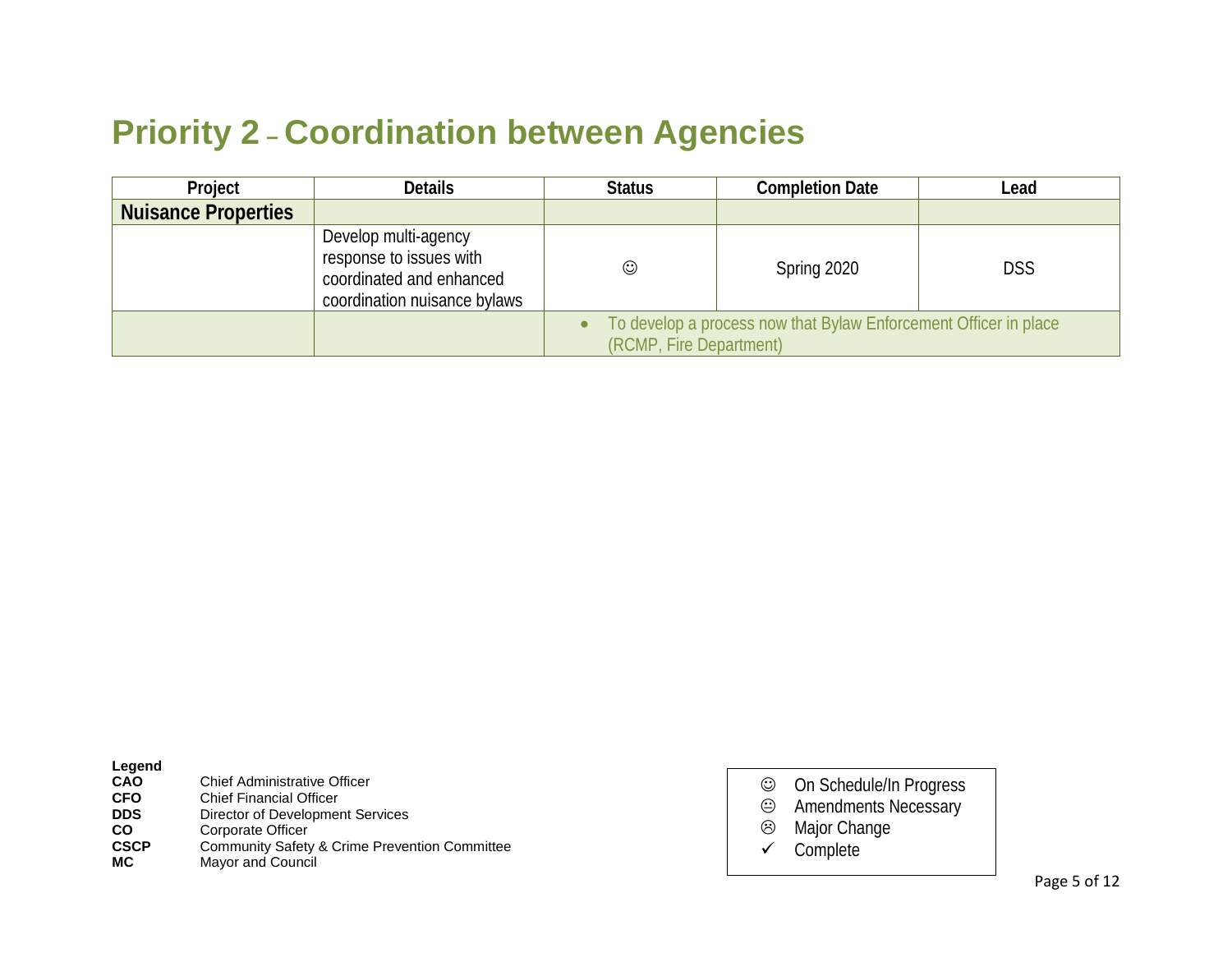# **Priority 3 – RCMP**

| Project                                                                                                                         | <b>Details</b>                                                                                                        | <b>Status</b> | <b>Completion Date</b> | Lead   |
|---------------------------------------------------------------------------------------------------------------------------------|-----------------------------------------------------------------------------------------------------------------------|---------------|------------------------|--------|
| <b>Officer Staffing Levels</b>                                                                                                  |                                                                                                                       |               |                        |        |
|                                                                                                                                 | Advocate with the Provincial Government to increase RCMP staffing levels in Towns of Oliver and Osoyoos               |               |                        |        |
|                                                                                                                                 | Meet jointly with Ministers at<br><b>UBCM</b> (all local government<br>partners (Oliver, Osoyoos,<br>RDOS Area A & C) | ✓             | September 2019         | MC/CAO |
|                                                                                                                                 |                                                                                                                       |               |                        |        |
| Investigate the cost to fund a full-time officer (potential placement in the Drug Enforcement Unit in the Penticton Detachment) |                                                                                                                       |               |                        |        |
|                                                                                                                                 | Coordinate a meeting with<br>Superintendent Ted DeJager                                                               | $\checkmark$  | Summer 2019            | Mayor  |
|                                                                                                                                 |                                                                                                                       |               |                        |        |
|                                                                                                                                 | Integrated Funding Formula - local access to Drug Enforcement Unit Team to run proactive undercover projects          |               |                        |        |
| Meet with Ministers at UBCM<br>requesting the Provincial<br>Government to work with south                                       |                                                                                                                       |               | September 2019         | MC/CAO |
|                                                                                                                                 | Okanagan municipalities and<br>stakeholders on an applicable<br>funding formula                                       | $\odot$       |                        |        |
| Waiting for response by Province of BC                                                                                          |                                                                                                                       |               |                        |        |

| Legend     |                                     |
|------------|-------------------------------------|
| <b>CAO</b> | <b>Chief Administrative Officer</b> |
| <b>CEO</b> | Chief Einanaial Officer             |

- **CFO** Chief Financial Officer<br> **DDS** Director of Developmer
- **DDS** Director of Development Services<br> **CO** Corporate Officer
- **CO** Corporate Officer<br> **CSCP** Community Safety
- **CSCP** Community Safety & Crime Prevention Committee **MC** Mavor and Council
- **Mayor and Council**
- On Schedule/In Progress
- <sup>●</sup> Amendments Necessary<br><sup>◎</sup> Major Change
- Major Change
- $\checkmark$  Complete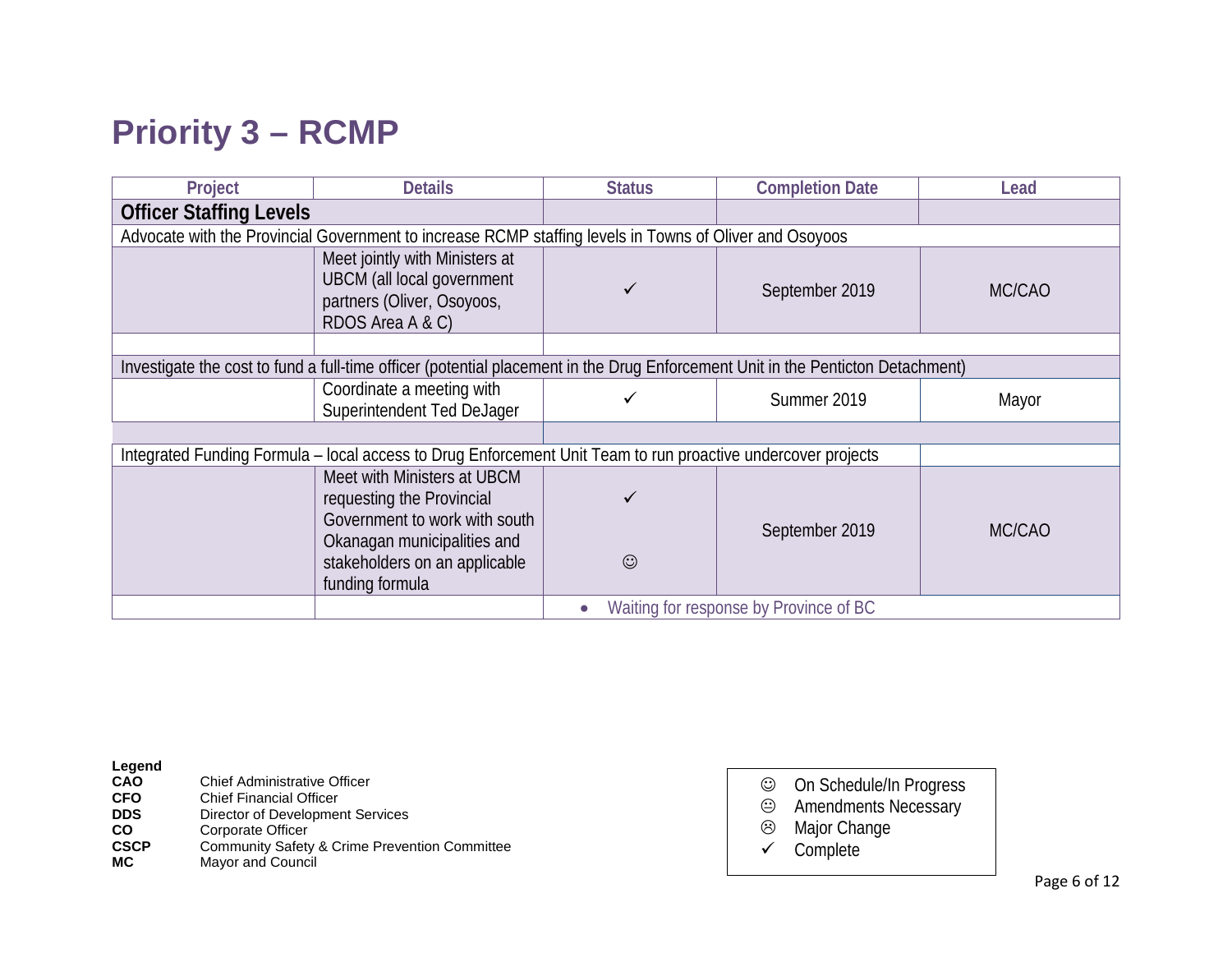## **Priority 4 – Property Crime**

| Project                                 | <b>Details</b>                                                                                                                        | <b>Status</b>               | <b>Completion Date</b>                                                                                                                  | Lead           |
|-----------------------------------------|---------------------------------------------------------------------------------------------------------------------------------------|-----------------------------|-----------------------------------------------------------------------------------------------------------------------------------------|----------------|
| <b>CCTV Cameras</b>                     |                                                                                                                                       |                             |                                                                                                                                         |                |
|                                         | Capital Rebate Program<br>(similar to Town of Parksville)                                                                             | ✓                           | Summer 2020                                                                                                                             | <b>CSCP/MC</b> |
|                                         |                                                                                                                                       |                             | Oliver Council chose not to support CCTV Camera Rebate Program in 2020<br>Video Surveillance Camera Policy adopted by Council June 2020 |                |
|                                         | Young Anderson to present to<br><b>CSCP Committee</b>                                                                                 | ✓                           | September 11, 2019                                                                                                                      | CAO/CSCP       |
|                                         |                                                                                                                                       |                             |                                                                                                                                         |                |
| See Something - Say Something           |                                                                                                                                       |                             |                                                                                                                                         |                |
|                                         | Develop social media<br>campaign to heighten<br>awareness and reporting of<br>unwanted activities in the<br>community and rural areas | $\odot$                     | Spring 2021                                                                                                                             | <b>DDS/CO</b>  |
|                                         |                                                                                                                                       | <b>Coordinate with RCMP</b> | To develop a process now that Bylaw Enforcement Officer in place                                                                        |                |
| <b>Speed Enforcement Camera Request</b> |                                                                                                                                       |                             |                                                                                                                                         |                |
|                                         | Request camera for Highway<br>97 and Fairview Road<br>Intersection                                                                    | ✓                           | <b>Fall 2019</b>                                                                                                                        | МC             |
|                                         |                                                                                                                                       | enforcement camera          | Ministry of Transportation & Infrastructure do not support speed                                                                        |                |

## **Legend**

- 
- **CFO** Chief Financial Officer<br> **DDS** Director of Developmer **DDS** Director of Development Services<br> **CO** Corporate Officer
- **CO** Corporate Officer<br> **CSCP** Community Safety
- **CSCP** Community Safety & Crime Prevention Committee **MC** Mavor and Council
- **Mayor and Council**
- On Schedule/In Progress
- <sup>●</sup> Amendments Necessary<br><sup>◎</sup> Major Change
- Major Change
- $\checkmark$  Complete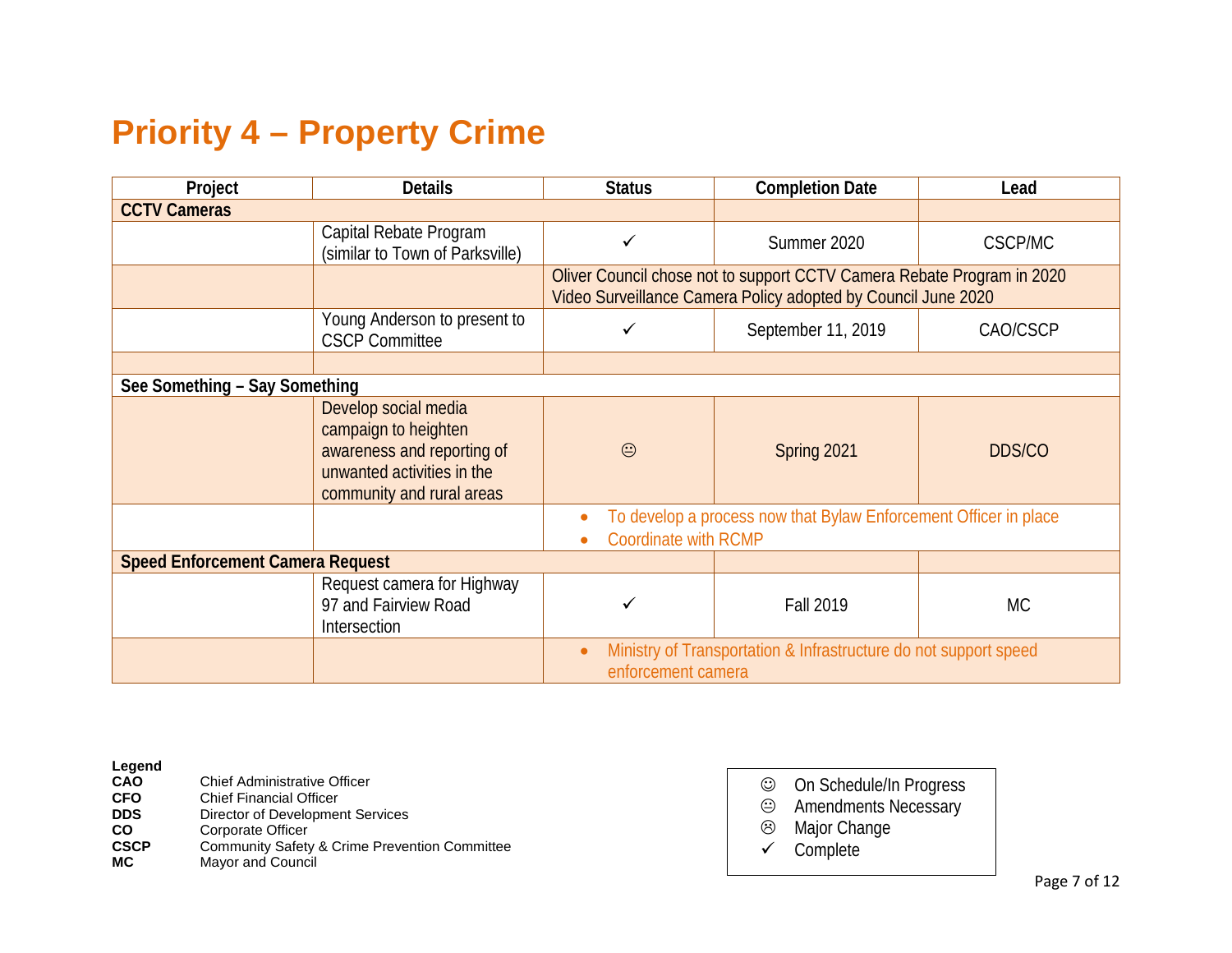## **Priority 4 – Property Crime, continued**

| Project                                                         | <b>Details</b>                                                                                                                                             | <b>Status</b>                                                                                                       | <b>Completion Date</b>                                           | Lead        |
|-----------------------------------------------------------------|------------------------------------------------------------------------------------------------------------------------------------------------------------|---------------------------------------------------------------------------------------------------------------------|------------------------------------------------------------------|-------------|
| <b>CAST Initiative Program (Community Active Support Table)</b> |                                                                                                                                                            |                                                                                                                     |                                                                  |             |
|                                                                 | <b>Extend from Penticton to</b><br>include Oliver/Osoyoos/RDOS<br>Areas A and C                                                                            | ✓                                                                                                                   | Summer 2020                                                      | MC/CAO      |
|                                                                 | <b>Application for Grant Funding</b>                                                                                                                       | $\checkmark$                                                                                                        | <b>Fall 2020</b>                                                 | CO          |
|                                                                 |                                                                                                                                                            | Grant approved by Ministry of Public Safety & Solicitor General<br>Waiting for grant agreement letter from Province |                                                                  |             |
|                                                                 | <b>Virtual Training</b>                                                                                                                                    | $\odot$                                                                                                             | Winter/Spring 2021                                               | CO          |
| <b>Crime Statistics and Crime Reporting</b>                     |                                                                                                                                                            |                                                                                                                     |                                                                  |             |
|                                                                 | RCMP to develop a<br>Town/Rural "heat" map<br>showing hot spots for property<br>crime, bicycle theft, vehicle<br>break-in/theft, and theft over<br>\$5,000 | $\odot$                                                                                                             | Spring 2020                                                      | <b>CSCP</b> |
|                                                                 | Interest expressed by Oliver RCMP<br>$\bullet$                                                                                                             |                                                                                                                     |                                                                  |             |
| <b>Graffiti and Property Maintenance</b>                        |                                                                                                                                                            |                                                                                                                     |                                                                  |             |
|                                                                 | Review bylaws regarding<br>graffiti and property<br>maintenance                                                                                            | $\odot$                                                                                                             | Spring 2021                                                      | DDS/CO      |
|                                                                 |                                                                                                                                                            | policies                                                                                                            | Bylaw Enforcement Officer to review bylaw enforcement bylaws and |             |

| п<br>⇔<br>r<br>ı |
|------------------|
|------------------|

- **CFO** Chief Financial Officer<br> **DDS** Director of Developmer
- **DDS** Director of Development Services<br> **CO** Corporate Officer
- **CO** Corporate Officer<br> **CSCP** Community Safety
- **CSCP** Community Safety & Crime Prevention Committee **MC** Mavor and Council
- **Mayor and Council**
- On Schedule/In Progress
- Amendments Necessary
- Major Change
- $\checkmark$  Complete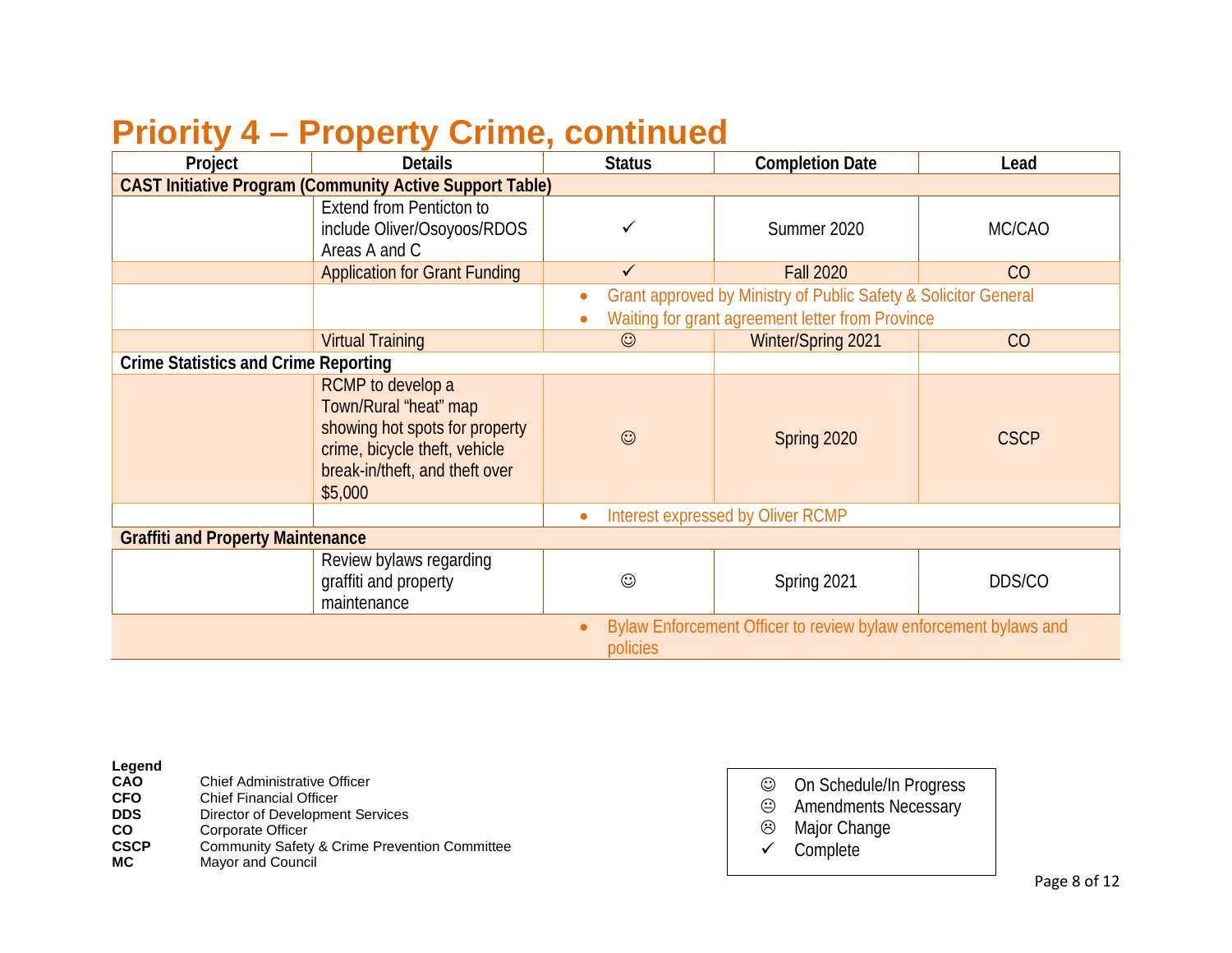# **Priority 4 – Property Crime, continued**

| Project                            | <b>Details</b>                                                                                                                                                     | <b>Status</b>                             | <b>Completion Date</b>                                                                                                                                                                                                                                      | Lead   |  |
|------------------------------------|--------------------------------------------------------------------------------------------------------------------------------------------------------------------|-------------------------------------------|-------------------------------------------------------------------------------------------------------------------------------------------------------------------------------------------------------------------------------------------------------------|--------|--|
|                                    | <b>Public Education to Lock Doors and Secure Property Valuables</b>                                                                                                |                                           |                                                                                                                                                                                                                                                             |        |  |
|                                    | Social media campaign and<br><b>Oliver News (utility billing</b><br>inserts)                                                                                       | $\odot$                                   | Ongoing                                                                                                                                                                                                                                                     | DDS/CO |  |
|                                    |                                                                                                                                                                    | <b>Watch</b>                              | To develop in consultation with Bylaw Enforcement Officer, RCMP and Crime                                                                                                                                                                                   |        |  |
|                                    | Educate landlords on their responsibility to maintain properties                                                                                                   |                                           |                                                                                                                                                                                                                                                             |        |  |
|                                    | Develop fact sheets/brochures<br>to provide information to<br>landlords.<br>Utilize "Oliver News", social<br>media, and utility bills to<br>distribute information | $\odot$                                   | Ongoing                                                                                                                                                                                                                                                     | CO     |  |
|                                    |                                                                                                                                                                    | October 2019 - Oliver News "Puncturevine" | April 2019 - Oliver News "Boulevards & Laneways"<br>January 2020 - Oliver News Are You a Landlord - "Good Neighbor Bylaw"<br>Spring 2020 - Correspondence distributed to all vacant land owners regarding<br>property maintenance and puncturevine control. |        |  |
| <b>Proactive Bylaw Enforcement</b> |                                                                                                                                                                    |                                           |                                                                                                                                                                                                                                                             |        |  |
|                                    | Review financial costs to<br>introduce proactive bylaw<br>enforcement<br>(vandalism)                                                                               | ✓                                         | Spring 2020                                                                                                                                                                                                                                                 | МC     |  |
|                                    |                                                                                                                                                                    |                                           | In house bylaw enforcement established effective June 2020<br>One full-time and one full-time (summer) bylaw enforcement officers hired                                                                                                                     |        |  |

## **Legend**

- **CFO** Chief Financial Officer<br> **DDS** Director of Development
- **DDS** Director of Development Services<br> **CO** Corporate Officer
- **CO** Corporate Officer<br> **CSCP** Community Safety
- **CSCP** Community Safety & Crime Prevention Committee<br> **MC** Mavor and Council
- **Mayor and Council**
- On Schedule/In Progress Amendments Necessary Major Change
	- $\checkmark$  Complete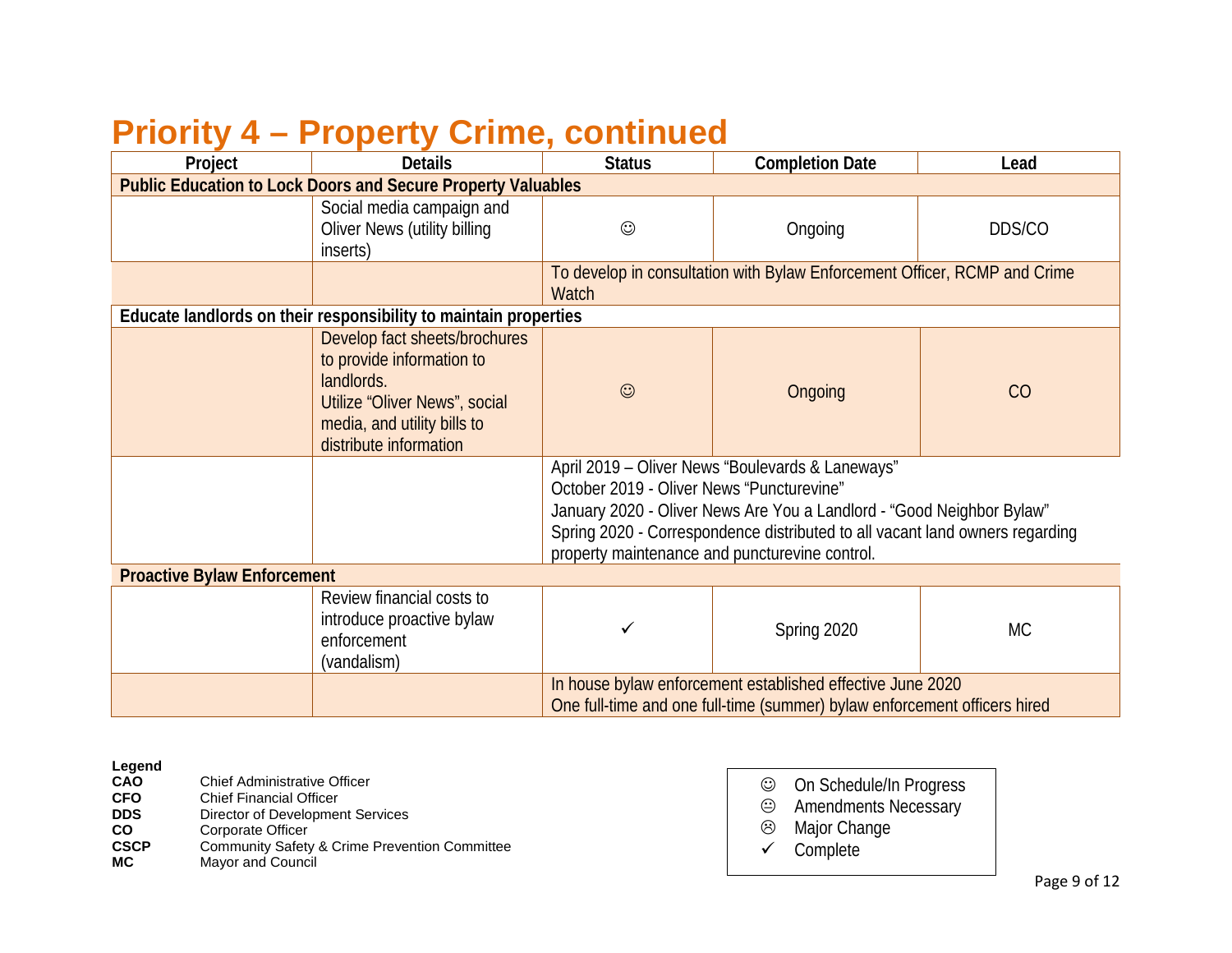## **Priority 4 – Property Crime, continued**

| Project                             | <b>Details</b>                        | <b>Status</b>                                                                                                                                         | <b>Completion Date</b> | Lead       |  |
|-------------------------------------|---------------------------------------|-------------------------------------------------------------------------------------------------------------------------------------------------------|------------------------|------------|--|
| Increase bylaw notice and MTI fines |                                       |                                                                                                                                                       |                        |            |  |
|                                     | Review bylaw notice and MTI<br>bylaws | ☺                                                                                                                                                     | Ongoing                | <b>DDS</b> |  |
|                                     |                                       | Bylaw Enforcement Officer to review bylaw enforcement bylaws and policies<br>Implemented submitting tickets to Provincial Court system for collection |                        |            |  |

| ı.<br>ı≏<br>п<br>ı |
|--------------------|
|--------------------|

| CAO         | <b>Chief Administrative Officer</b>                      |
|-------------|----------------------------------------------------------|
| <b>CFO</b>  | <b>Chief Financial Officer</b>                           |
| <b>DDS</b>  | Director of Development Services                         |
| <b>CO</b>   | Corporate Officer                                        |
| <b>CSCP</b> | <b>Community Safety &amp; Crime Prevention Committee</b> |
| MC.         | Mayor and Council                                        |
|             |                                                          |

- On Schedule/In Progress Amendments Necessary
- Major Change
- $\checkmark$  Complete